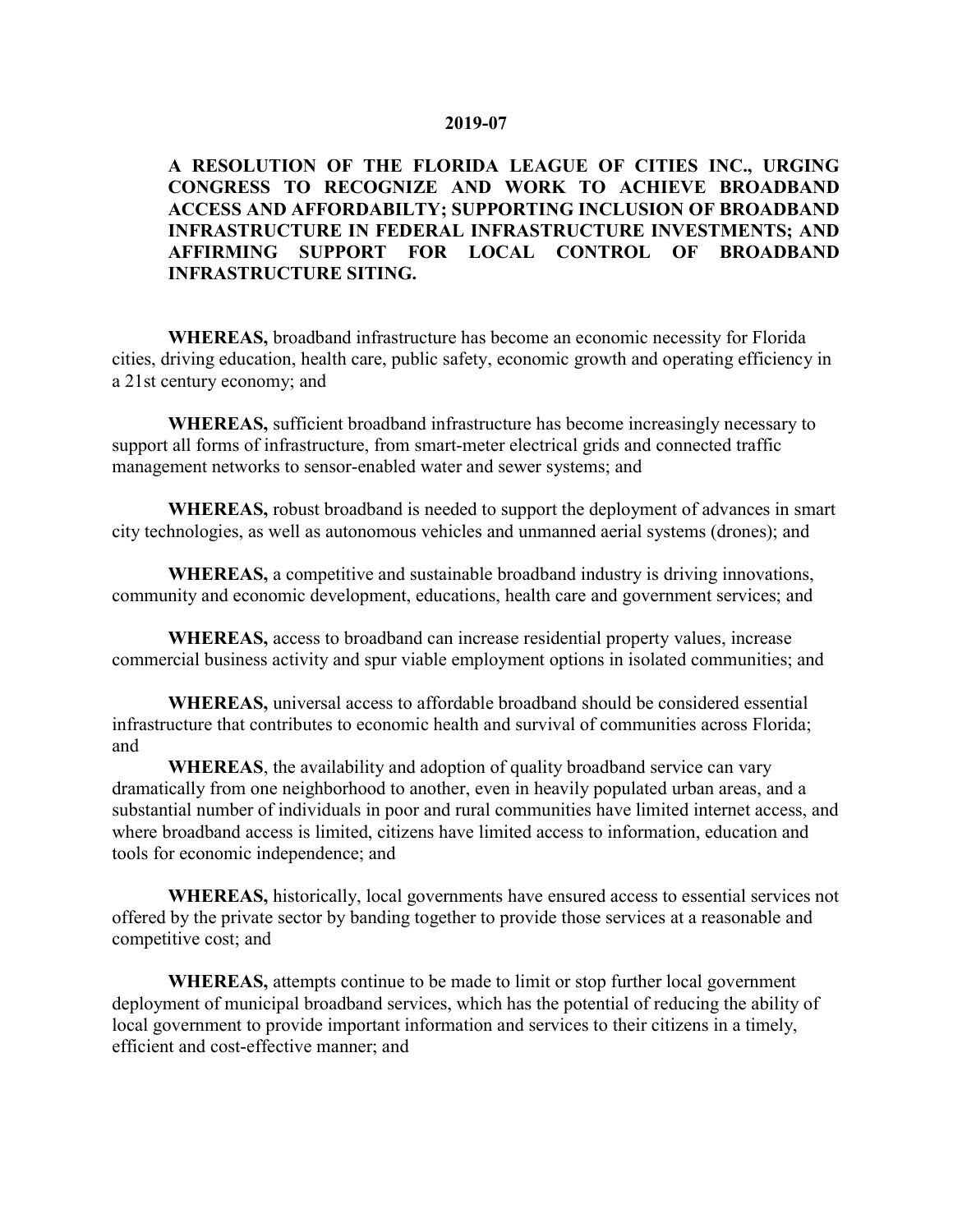WHEREAS, local governments should not be preempted by the federal or state government from being able to offer broadband services, high-speed internet and other communications services that could advance the deployment of broadband throughout our nation; and

WHEREAS, the Federal Communications Commission (FCC) has enacted regulations that substantially limit the traditionally held authority of local governments over the placement of wireless infrastructure and local governments' ability to assess fair compensation to taxpayers for use of public property, subsidizing wireless carriers' development while undermining local efforts to expand broadband access; and

WHEREAS, the economic health of municipalities depends on public and private investment to connect their communities.

## NOW, THEREFORE, BE IT RESOLVED BY THE FLORIDA LEAGUE OF CITIES, INC.:

Section 1. The Florida League of Cities, Inc., urges the federal government to recognize and work to provide affordable and competitively priced broadband access; provide appropriate standards for broadband speed, reliability, and connectivity that allow Floridians to compete in the global economy and open more opportunities to deliver robust services more economically and universally.

Section 2. The Florida League of Cities, Inc., urges Congress and the FCC to protect traditionally held authority of local governments over the placement of wireless infrastructure.

Section 3. The Florida League of Cities, Inc., urges Congress to support policies that promote municipal broadband, preserve the authority of local governments to act in the interest of their citizens by offering high speed Internet and other communications services, and preempt states from barring local governments from offering such services in their communities.

Section 4. The Florida League of Cities, Inc., urges Congress to include and incorporate federal investment in broadband in any federal infrastructure proposal to strengthen the nation's infrastructure network while promoting economic development in our municipalities.

Section 5. The Florida League of Cities, Inc., calls on the FCC to examine all best practices and potential obstacles to expanded broadband deployment and adoption, including obstacles created by federal or industry practices that stymie local and consumer efforts to expand broadband access.

Section 6. A copy of this resolution be sent to President Donald Trump, the Florida Congressional Delegation, the National League of Cities and the membership of the Florida League of Cities, Inc.